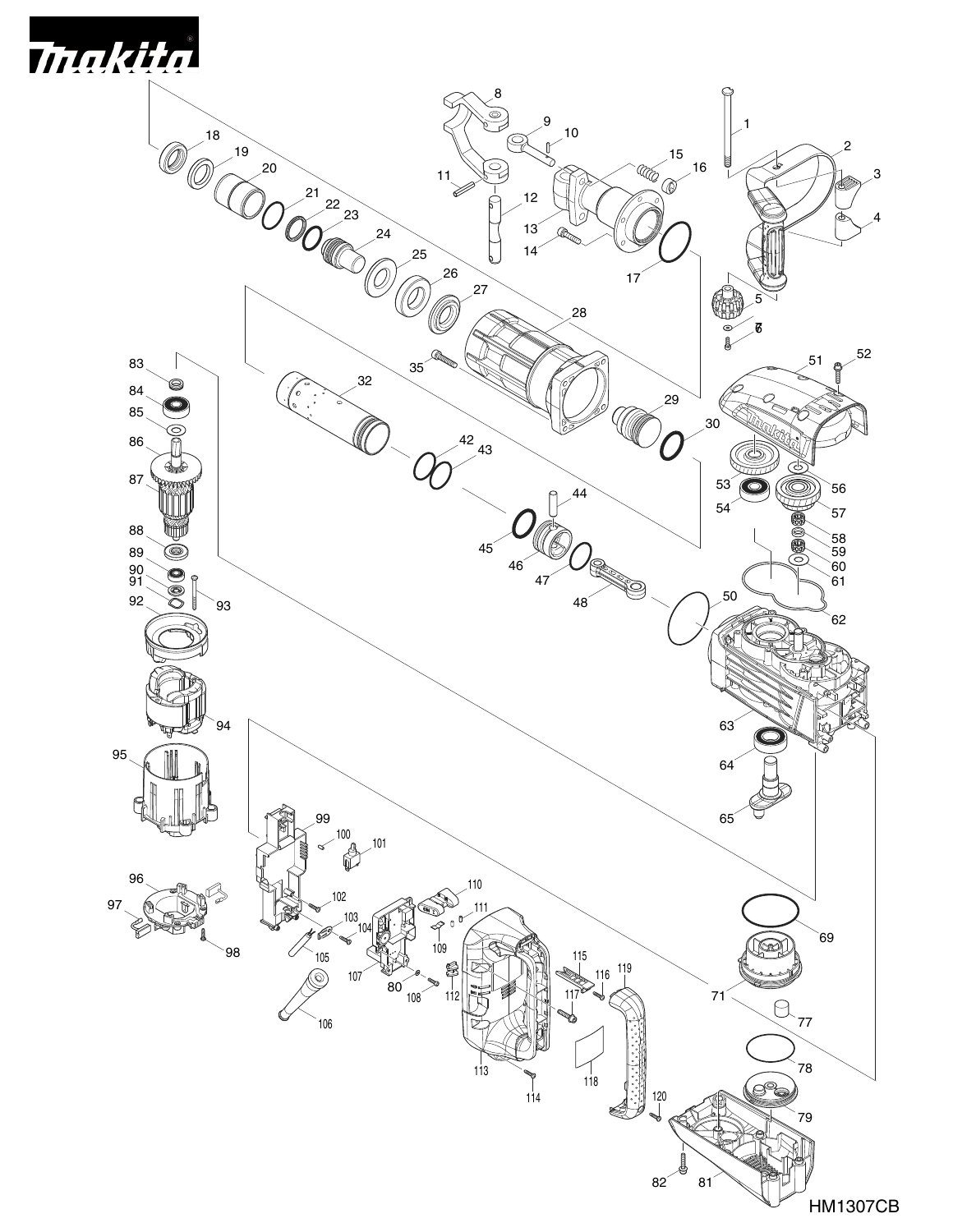| Item No. | <b>Type</b> | Sub | Part No. | <b>Description</b>            | Qty            | Unit |
|----------|-------------|-----|----------|-------------------------------|----------------|------|
| 001      |             |     | 266512-5 | SET BOLT M10X142              | $\mathbf{1}$   | PC.  |
| 002      |             |     | 163506-0 | SIDE HANDLE                   | 1              | PC.  |
| 003      |             |     | 451331-4 | <b>HANDLE BASE</b>            | $\mathbf{1}$   | PC.  |
| 004      |             |     | 451331-4 | <b>HANDLE BASE</b>            | 1              | PC.  |
| 005      |             |     | 252654-1 | THUMB NUT M10                 | 1              | PC.  |
| 006      |             |     | 253194-2 | <b>FLAT WASHER 5</b>          | 1              | PC.  |
| 007      |             |     | 922221-3 | HEX. SOCKET HEAD BOLT M5X16   | 1              | PC.  |
| 008      |             |     | 325895-3 | <b>TOOL RETAINER</b>          | $\mathbf{1}$   | PC.  |
| 009      |             |     | 322477-2 | <b>TOOL RETAINER POLE</b>     | $\overline{c}$ | PC.  |
| 010      |             |     | 256219-1 | PIN <sub>4</sub>              | $\overline{c}$ | PC.  |
| 011      |             |     | 951272-9 | SPRING PIN 8-40               | $\overline{2}$ | PC.  |
| 012      |             |     | 324238-6 | <b>TOOL RETAINER SHAFT</b>    | $\mathbf{1}$   | PC.  |
| 013      |             |     | 331872-5 | <b>TOOL HOLDER</b>            | 1              | PC.  |
| 014      |             |     | 266011-7 | HEX. SOCKET HEAD BOLT M8X35   | 6              | PC.  |
| 015      |             |     | 233083-7 | <b>COMPRESSION SPRING 12</b>  | $\overline{c}$ | PC.  |
| 016      |             |     | 322560-5 | <b>RETAINER RING</b>          | $\overline{c}$ | PC.  |
| 017      |             |     | 213720-9 | O RING 67                     | 1              | PC.  |
| 018      |             |     | 262151-9 | <b>URETHAN RING 32</b>        | 1              | PC.  |
| 019      |             |     | 257301-9 | <b>RING 35</b>                | 1              | PC.  |
|          |             |     | 257788-5 |                               |                | PC.  |
| 020      |             |     |          | SLEEVE 43                     | 1              |      |
| 021      |             |     | 213569-7 | O RING 45                     | 1              | PC.  |
| 022      |             |     | 213192-8 | X-RING 36                     | 1              | PC.  |
| 023      |             |     | 213150-4 | O-RING 36                     | 1              | PC.  |
| 024      |             |     | 325687-0 | <b>IMPACT BOLT</b>            | 1              | PC.  |
| 025      |             |     | 325683-8 | WASHER 30                     | 1              | PC.  |
| 026      |             |     | 424206-0 | <b>RUBBER RING 36</b>         | 1              | PC.  |
| 027      |             |     | 325684-6 | SHOULDER RING 32              | $\mathbf{1}$   | PC.  |
| 028      |             |     | 318458-2 | <b>BARREL</b>                 | 1              | PC.  |
| 029      |             |     | 325685-4 | <b>STRIKER</b>                | 1              | PC.  |
| 030      |             |     | 213193-6 | O-RING 42                     | 1              | PC.  |
| 032      |             |     | 331870-9 | CYLINDER 52                   | 1              | PC.  |
| 035      |             |     | 265367-5 | HEX. SOCKET HEAD BOLT M8X40   | 4              | PC.  |
| 042      |             |     | 213569-7 | O RING 45                     | $\mathbf{1}$   | PC.  |
| 043      |             |     | 213569-7 | O RING 45                     | 1              | PC.  |
| 044      |             |     | 256238-7 | <b>PIN 12</b>                 | 1              | PC.  |
| 045      |             |     | 213193-6 | O-RING 42                     | 1              | PC.  |
| 046      |             |     | 318459-0 | <b>PISTON</b>                 | 1              | PC.  |
| 047      |             |     | 213569-7 | O RING 45                     | 1              | PC.  |
| 048      |             |     | 451164-7 | <b>CONNECTING ROD</b>         | 1              | PC.  |
| 050      |             |     | 213806-9 | O RING 90                     | 1              | PC.  |
| 051      |             |     | 318462-1 | <b>GEAR COVER</b>             | 1              | PC.  |
| 052      |             |     | 266499-1 | H.S HEAD BOLT M6X30 WITH GM   | 6              | PC.  |
| 053      |             |     | 227709-1 | <b>HELICAL GEAR 47</b>        | 1              | PC.  |
| 054      |             |     | 211306-3 | <b>BALL BEARING 6204LLB</b>   | 1              | PC.  |
| 056      |             |     | 267166-1 | FLAT WASHER 14                | 1              | PC.  |
| 057      |             |     | 226156-3 | GEAR COMPLETE 31-43           | 1              | PC.  |
| 058      |             |     | 212159-3 | NEEDLE CAGE 1412              | 1              | PC.  |
| 059      |             |     | 262157-7 | NYLON RING 14                 | 1              | PC.  |
| 060      |             |     | 212159-3 | NEEDLE CAGE 1412              | 1              | PC.  |
| 061      |             |     | 267166-1 | FLAT WASHER 14                | 1              | PC.  |
| 062      |             |     | 424207-8 | <b>SEAL RING</b>              | 1              | PC.  |
| 063      |             |     | 140060-1 | <b>CRANK HOUSING COMPLETE</b> | 1              | PC.  |
| 064      |             |     | 211373-8 | <b>BALL BEARING 6205LLU</b>   | 1              | PC.  |
|          |             |     |          |                               | 1              | PC.  |
| 065      |             |     | 331871-7 | <b>CRANK SHAFT</b>            |                | PC.  |
| 069      |             |     | 213809-3 | O RING 87                     | 1              |      |
| 071      |             |     | 451170-2 | <b>CRANK CAP</b>              | 1              | PC.  |